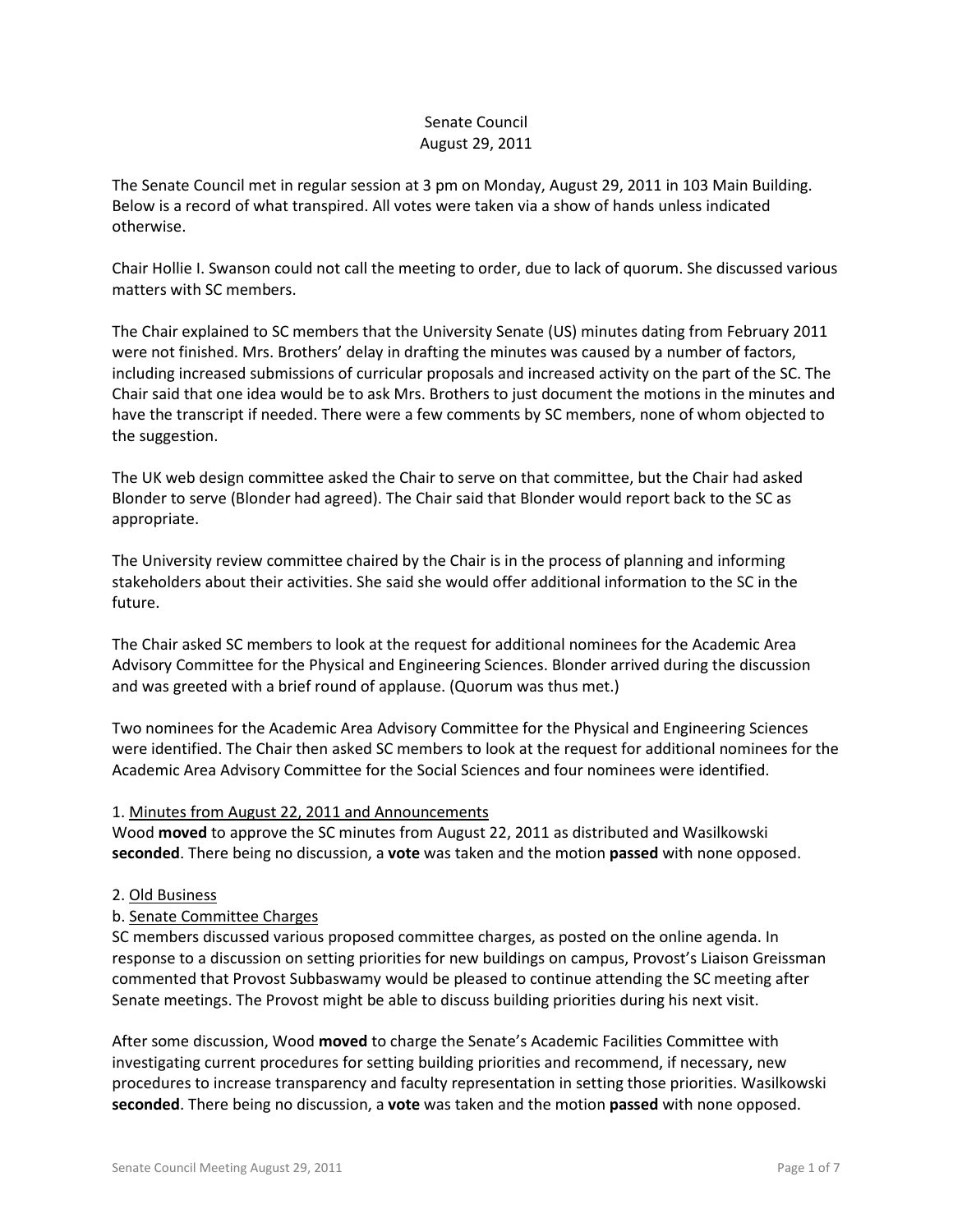SC members looked at the remainder of the charges for Senate committees and did not change any of the other proposed charges. During discussion, Steiner requested that the minutes from August 22 be revised to include more of the discussion on committee charges.

Blonder **moved** to approve the 2011-2012 Senate committee charges below.

Senate's Academic Advising Committee

1. Evaluate the quality of academic advising.

Senate's Academic Facilities Committee

- 1. Examine the procedures by which PPD provides cost estimates and charges to units under the Provost's purview.
- 2. Investigate current procedures for setting building priorities and recommend, if necessary, new procedures to increase transparency and faculty representation in setting those priorities.

Senate's Academic Planning and Priorities Committee

- 1. Establish mechanism(s) for effective two-way communication with University faculty and staff to solicit opinions related to academic priorities and new ideas for plans to achieve academic goals.
- 2. Proactively scan the University's internal and external environments/contexts i.e., structural, bureaucratic, political, cultural, attitudinal, etc. – to identify strategic opportunities and threats.
- 3. Identify a liaison to the Provost-run University Committee on Academic Planning and Priorities (UCAPP). This individual, as well as the SC Chair (who is an ex officio UCAPP member) should periodically provide updates to the SC and Senate.

Senate's Academic Programs Committee

1. Establish criteria for reviewing new academic programs and the appropriate procedures for such.

Senate's Admissions Advisory Committee

1. Report to the Senate on how the Senate's Admissions Advisory Committee functions.

Senate's Admissions and Academic Standards Committee

- 1. Determine the answer to "what is a credit hour" for the 13 different course meeting patterns.
- 2. Evaluate the issue of transfer credits, the role of faculty in making such decisions, and how its impact can be measured.

Senate's Institutional Finances and Resource Allocation

1. Examine the strengths and weaknesses of UK's current budget process and propose alternatives if appropriate.

Senate's Library Committee

1. Investigate what other universities are doing to address the increased costs of journals and other academic materials, and see if UK can align its efforts with other universities.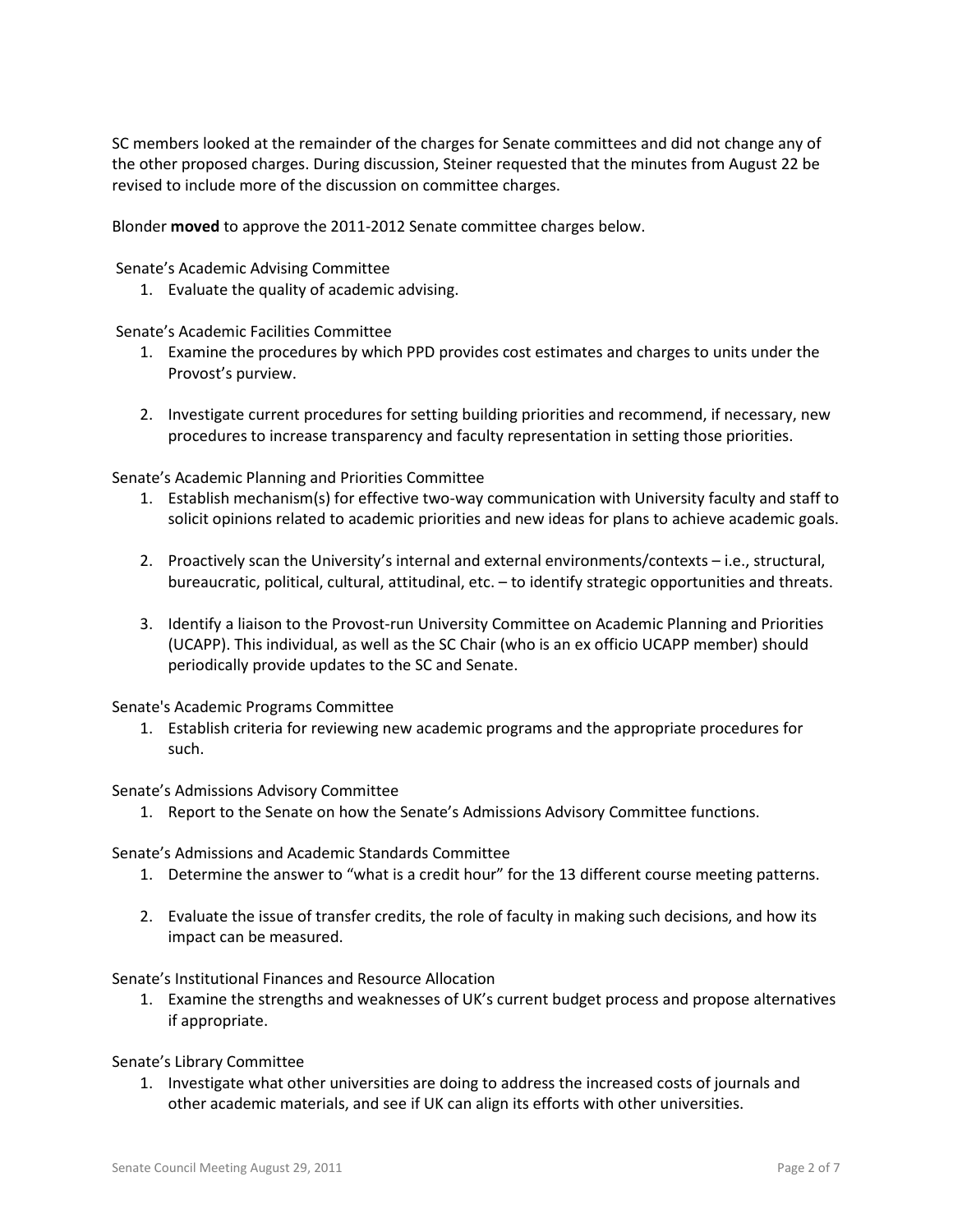Senate's Research Committee

- 1. Review the overall indemnification process for all of campus, with a specific eye toward the process as it affects non-healthcare areas, and whether non-healthcare areas have an implemented indemnification process.
- 2. Examine the policies by which grant management is established and determine why the administrative response to faculty concerns is perceived as decreasing.
- 3. Work with other Senate committees on guidelines and evaluation of multi-disciplinary research centers (MDRC).

### Senate's Rules and Elections Committee

1. Identify problems with and potential solutions for current election processes. (Specifically, the need to let trustee candidates know that upon election, any family member employed at UK must resign in order for the faculty trustee to serve)

Wasilkowski **seconded**. A **vote** was taken and the motion **passed** with none opposed.

### c. Senate Committee Preferences (Round I)

SC members discussed the proposed committee assignments. Wasilkowski **moved** to approve the committee compositions as presented and Blonder **seconded**. After very brief discussion, a **vote** was taken and the motion **passed** with none opposed.

### e. Proposed Changes to *Senate Rules 6.2.1.1*, *6.5.1.2* and *6.5.1.3*

The Chair explained that the proposed language was intended to codify current procedures.

Wood **moved** that the Senate Council approve the proposed changes to *Senate Rules 6.2.1.1* ("Functions" of the Academic Ombud) and *6.5.1.2* ("Cases of Grade Appeal"), and renumbering of existing *6.5.1.2* (to *6.5.1.3*, "Cases of Student Academic Rights"). Steiner **seconded**. There being no discussion, a **vote** was taken and the motion **passed** with none opposed.

### g. Discussion on Interpretation of *Senate Rules 5.2.4.7*

The Chair shared that during discussion last week, those present suggested clarifying language: that the final exam is a two-hour exam unless indicated otherwise in the syllabus, and within the time allotted by the Registrar. Steiner **moved** to approve the proposed interpretation and Wimberly **seconded**. There being no discussion, a **vote** was taken and the motion **passed** with none opposed.

### h. Distance Learning Approval for Special Topics Courses

The agenda item involved a recommended process (below) for approval of distance learning (DL) delivery for special topics courses.

- 1. Dept/college thinks a special topics course may have titles delivered via DL in the future.
	- a. Faculty member prepares Change Course Form, with the ONLY change being that of adding DL delivery.
	- b. Course Change Form proceeds through normal college approval processes.
	- c. Course Change Form proceeds through HCCC/UC/GC.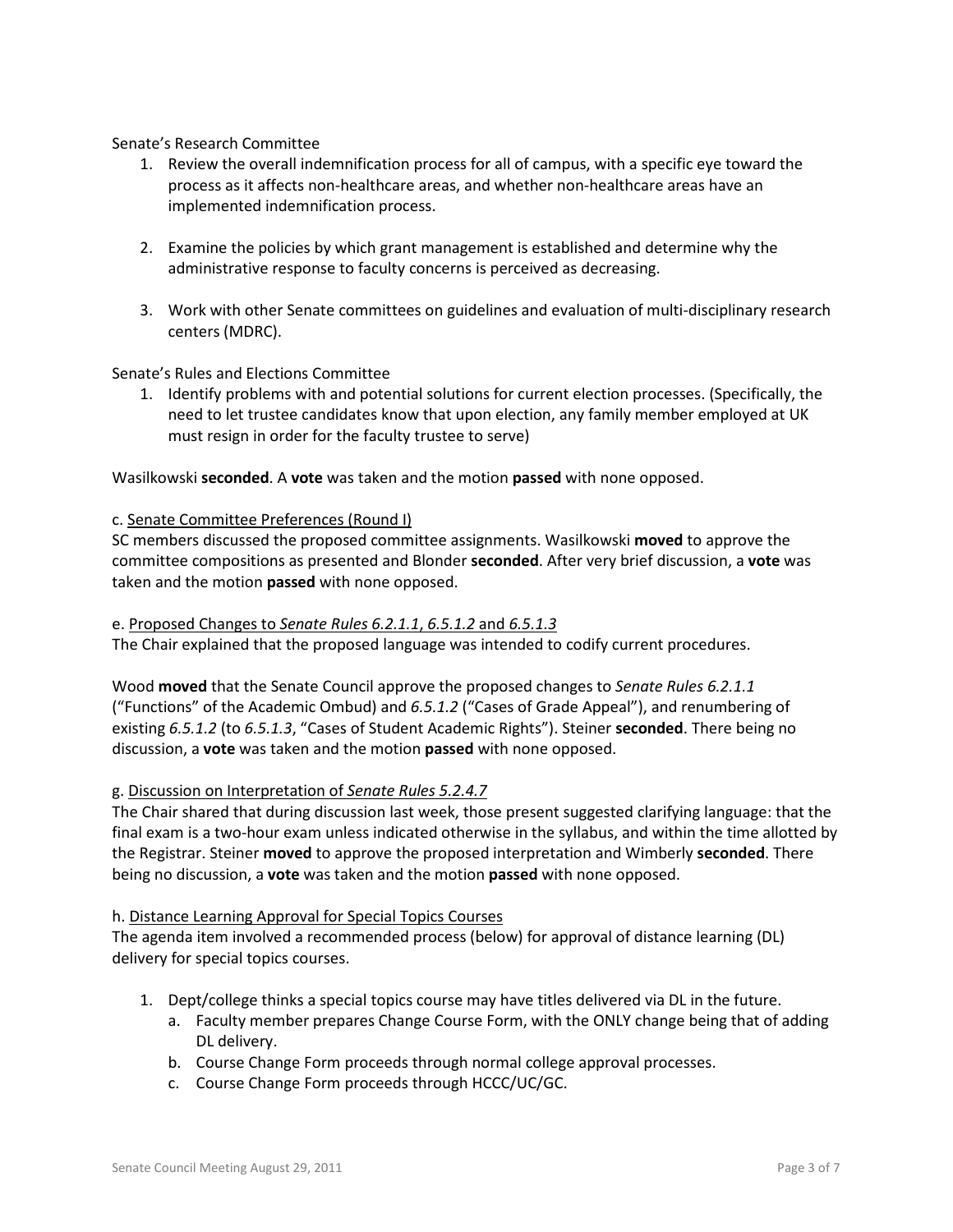- d. Course Change Form is processed in Office of the Senate Council and posted for 10-day review on web transmittal.
- e. Registrar is informed that the special topics placeholder is ready for DL approval.
- 2. Dept/college decides that a specific title needs to be delivered via DL. (Assumes the dept has already submitted the course change form to add DL delivery.)
	- a. Faculty member prepares DL Form and course syllabus.
	- b. Review of DL Form and course syllabus proceeds through normal college approval processes.
	- c. DL Form and course syllabus sent to Office of the Senate Council, bypassing academic councils.
	- d. SC Chair reviews (approves or rejects) the request for DL delivery of a specific title.
	- e. Upon approval, the DL Form and course syllabus are sent to the Registrar to "turn on" a 200 level section for the special topics course.

Steiner **moved** that the SC approve the proposed approval process for distance learning delivery of special topics courses, effective immediately and Blonder **seconded**. A **vote** was taken and the motion **passed** with none opposed and one abstained.

# 2.i. Identification of Senate Parliamentarian for 2011-2012

The Chair agreed to contact a specific faculty member.

# 3. Tentative Senate Agenda for September 12, 2011

The Chair explained first that she intended to reserve one hour for President Capilouto's address to the Senate, and then shared other information regarding the agenda.

SC members discussed and then rearranged some of the tentative agenda items. Wood **moved** that the SC approve the tentative Senate agenda for September 12 as amended. Wasilkowski **seconded**. There being no discussion, a **vote** was taken and the motion **passed** with none opposed.

# 2.d. Composition of Reinstatement Committee

The Chair asked that the SC formally approve the composition of the Senate's Reinstatement Committee (the Chair, Grossman and Wimberly). Wood **moved** thusly, and Steiner **seconded**. There being no discussion, a **vote** was taken and the motion **passed** with none opposed.

# 5. Process for UK Core Exceptions

The Chair introduced Associate Provost for Undergraduate Education Mike Mullen, who explained the proposed process to approve courses for UK Core credit on an as-needed basis for transfer students. After Guest Mullen's comments, SC members discussed pros and cons of Mullen's suggestion as well as other possible solutions. SC members were concerned about a few issues, particularly workload and input from a home academic unit when discussing a student's request that a course transferred from another institution be accepted for credit in UK Core.

After discussion wound down, the Chair opined that the SC had two viable choices – the proposal from Mullen or asking the Interim General Education Oversight Committee (IGEOC) make such decisions until the end of the year, and then offer recommendation on future processes.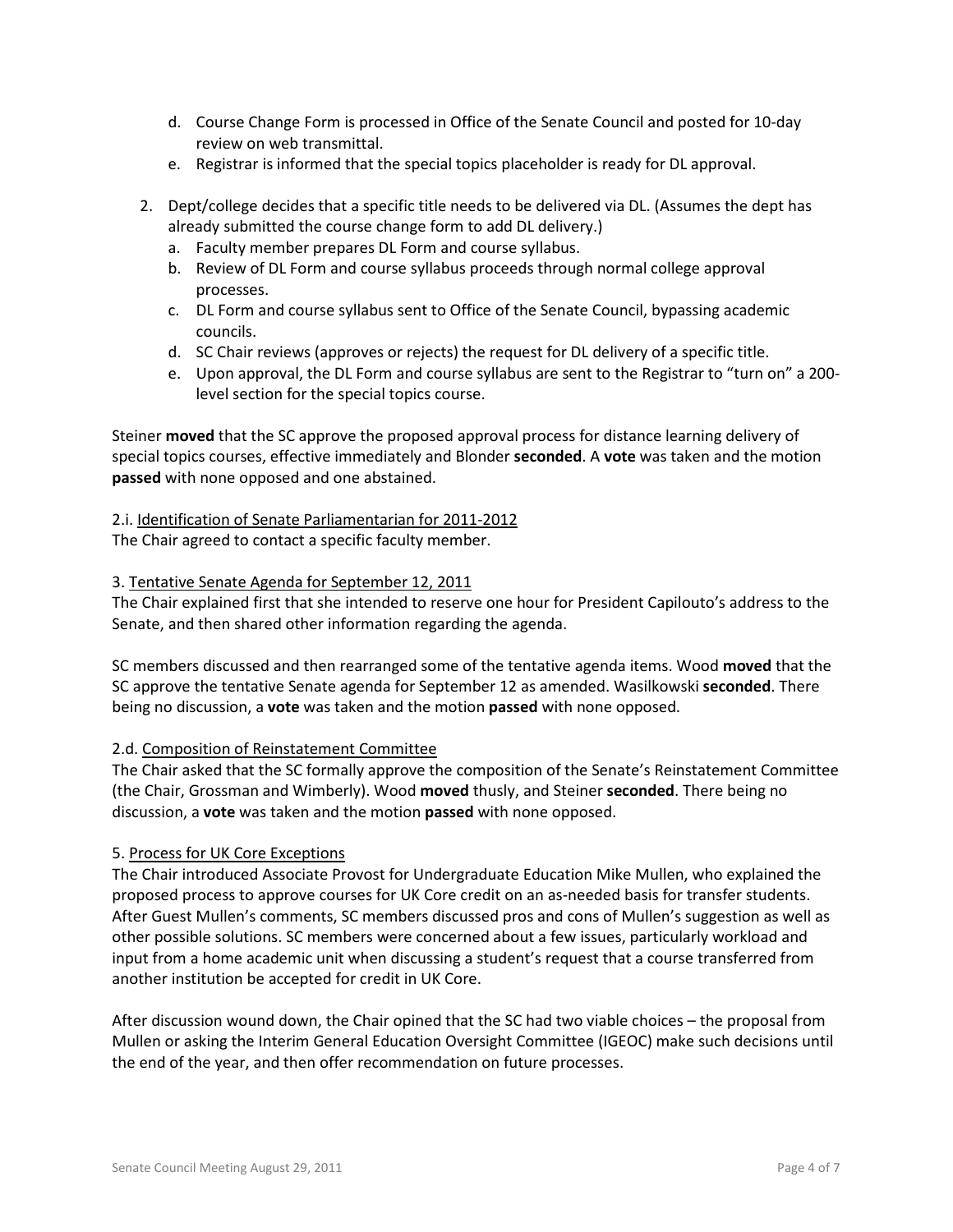Wood **moved** that the Interim General Education Oversight Committee assume the responsibility for making exceptions to UK Core and Steiner **seconded**. A **vote** was taken and the motion **passed** with none opposed.

### 4. UK 2011 Summer Degree List (second of two)

Wood **moved** that the that the elected faculty senators approve UK's second August 2011 list of candidates for credentials, for submission to the Senate and then through the President to the Board of Trustees, as the recommended degrees to be conferred by the Board. Blonder **seconded**. There being no discussion, a **vote** was taken and the motion **passed** with none opposed.

### 6. Sample Undergraduate Council Syllabus

The Chair invited Mullen to share information about the syllabus template developed by the Undergraduate Council, which he did. The Chair said she would like to present it to the Senate as a sample syllabus, to assist faculty members (who want the assistance) with what the Undergraduate Council looks for in a course syllabus.

Mullen went on to explain that it was intended to be part of an online syllabus builder with drop-down information and narrative fields. He had an updated version that should be shared with the Senate. SC members offered a few comments. It was clear that use of the syllabus template was voluntary, and meant to aid faculty members in creating/revising a syllabus, if the assistance was so desired.

Wood **moved** to endorse the UC syllabus template and Wasilkowski **seconded**. There being no further discussion, a **vote** was taken and the motion **passed** with none opposed.

### 7. QEP Membership

SC members discussed the revised proposed membership of the Quality Enhancement Plan's Topic Development Team. There was some concern that there was neither a cross-representation of campus, nor of the College of Arts and Sciences. SC members suggested that they meet with the QEP representatives to learn more about the committee and the proposed membership.

# 8. Report of the Joint Committee of the University and Staff Senates on the Proposed Creation of an Employment Ombud

The Chair said she would report to the Senate on activities of the Joint Committee of the University and Staff Senates on the Proposed Creation of an Employment Ombud to the Senate. She said she would describe how the report came about and will present it to the Senate for endorsement later in the fall semester.

There being no further business to discuss, the meeting was adjourned about 5:00 pm. [The Action Items are a part of the minutes but fall at the end.]

> Respectfully submitted by Hollie I. Swanson, Senate Council Chair

SC members present: Blonder, Coyne, Peek, Steiner, Swanson, Wasilkowski, Wimberly, and Wood.

Provost's Liaison present: Greissman

Invited guest present: Mullen.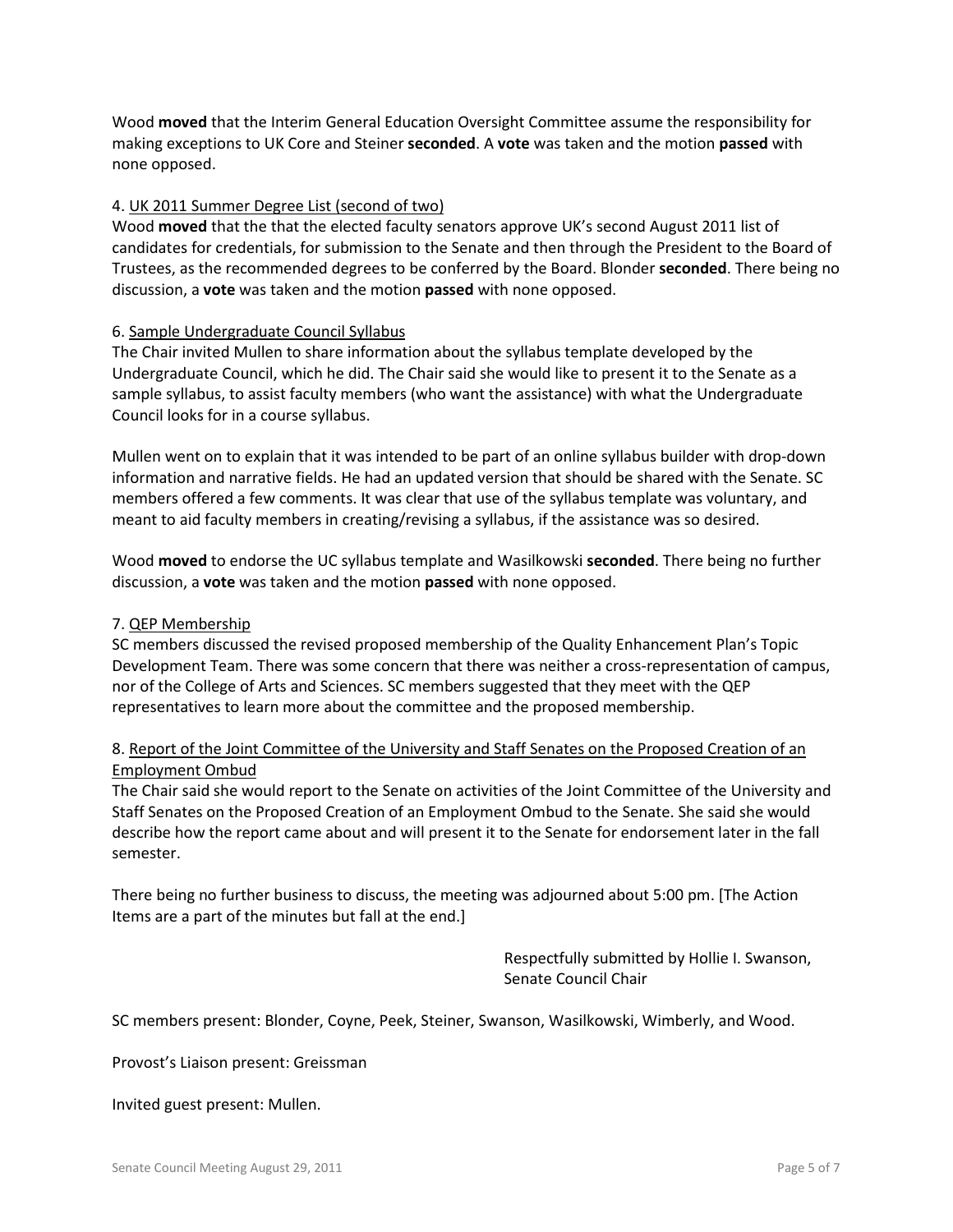| #   | $\sqrt{ }$ | Item                                                                                                                                                                                                                 | <b>Responsibility</b>          | Completed |
|-----|------------|----------------------------------------------------------------------------------------------------------------------------------------------------------------------------------------------------------------------|--------------------------------|-----------|
| 20. |            | Charge Senate's Academic Programs Committee with creating processes for<br>substantive change issues (teach-out, contractual/consortium process, off-<br>campus sites, how to reopen a suspended program). (8/23/10) | <b>SC</b>                      |           |
| 31. |            | Ask the Provost to submit a statement of financial and administrative feasibility<br>for proposals prior to the proposals being sent to cmte. (10/4/10)                                                              | Document<br>Handling<br>System |           |
| 40. |            | Draft changes to Senate Rule language on Senate meeting attendance policies<br>for review by SC. (8/30/10 & 11/15/10)                                                                                                | Chair, Steiner                 |           |
| 42. |            | Discuss with the Provost the method of allocating resources from distance<br>learning courses. (11/15/10)                                                                                                            | Chair                          |           |
| 44. |            | Create ad hoc committee (perhaps with VPR and Provost) to look at what<br>constitutes an administrative or an educational unit, and if there is a continuum<br>or a sharp difference. (11/22/10; 12/6/10)            | Chair, SC                      |           |
| 46. |            | Discuss election of officers, specifically who is eligible to cast votes. (12/6/10);<br>Solicit opinions from the Senate. (2/28/11)                                                                                  | SC                             |           |
| 53. |            | Investigate "Quality Matters" WRT distance learning courses. (1/10/11)                                                                                                                                               | SC                             |           |
| 57. |            | Look into creating a Senate committee on assessment. (1/31/11)                                                                                                                                                       | <b>SC</b>                      |           |
| 62. |            | Determine how to address the issue of the proportionate representation of<br>appointed Board of Trustees members. (2/7/11)                                                                                           | SC                             |           |
| 63. |            | Invite UofL employment ombud to SC meeting after joint ombud cmte visits the<br>University of Cincinnati. (2/21/11)                                                                                                  | Mrs. Brothers                  |           |
| 66. |            | Invite Associate Provost for Undergrad Ed to offer "State of Undergraduate<br>Education" address to Senate. (2/21/11)                                                                                                | Chair                          |           |
| 67. |            | Invite Associate Provost for Academic Affairs about distance learning courses.<br>(2/21/2011)                                                                                                                        | Mrs. Brothers                  |           |
| 71. |            | Invite Dean Kornbluh et al to present "A&S Wired" to the Senate in fall 2011.<br>(5/2/11)                                                                                                                            | Mrs. Brothers                  |           |
| 72. |            | Discuss status of department chairs and directors of interdisciplinary centers<br>during the August Advance. (6/15/11)                                                                                               | SC                             |           |
| 73. |            | Ask each college dean's office to submit information about their faculty council,<br>as part of the SACS reaccreditation effort. (6/15/11)                                                                           | Chair                          |           |
| 74. | V          | Form an ad hoc committee charged with formulating a document describing<br>best practices regarding distance learning practices, with membership of said<br>cmte in the purview of the Chair. (6/15/11)              | Chair                          | 06/2011   |
| 76. |            | Develop metrics for faculty input into president's performance during August<br>Advance. (6/15/11)                                                                                                                   | SC                             |           |
| 77. |            | Draft a report on the perceptions of the faculty reps on the Presidential Search<br>Committee on the process, and include relevant info from similar universities'<br>recent presidential searches. (6/15/11)        | Chair & Steiner                |           |